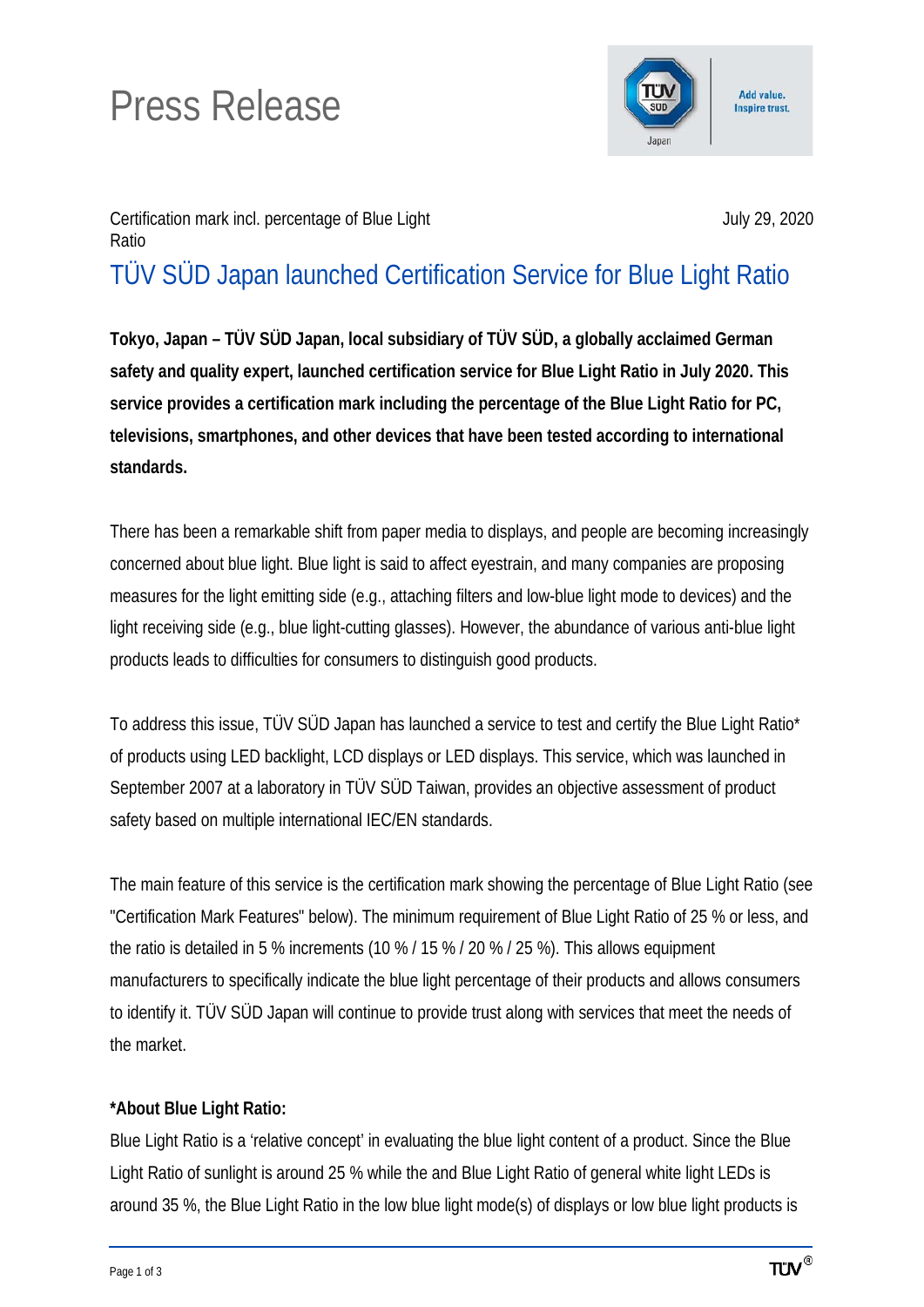expected to be lower than the blue light ratio of sunlight. Thus a blue light ratio ≤ 25 % is the minimum requirement. The grating of blue light ratio will be based on the test result. Blue Light Ratio (%) = Blue light irradiance (400 to 500 nm) / Total irradiance (300 to 700nm) x 100%

| <b>Service Name</b>            | <b>Certification Service for Blue Light Ratio</b>                                                                                                                                                                                  |
|--------------------------------|------------------------------------------------------------------------------------------------------------------------------------------------------------------------------------------------------------------------------------|
| Our services                   | It is a certification service based on international IEC/EN standards. Based on the following four                                                                                                                                 |
|                                | criteria, we test the Blue Light Ratio and provide a certification mark. As an option, TÜV SÜD can also                                                                                                                            |
|                                | conduct a flicker measurement test and include the information on the certification mark.                                                                                                                                          |
|                                |                                                                                                                                                                                                                                    |
|                                | 1. Product safety: The safety requirements based on international standards such as IEC/EN or other                                                                                                                                |
|                                | national or regional requirements (e.g. IEC/EN 60950-1, IEC/EN 62368-1)                                                                                                                                                            |
|                                | 2. Photobiological safety: Requirements of the exclusion groups defined in EN 62471                                                                                                                                                |
|                                | 3. Non-inclusion of UV light: Not including ultraviolet light and meets the requirements of EN 62471                                                                                                                               |
|                                | 4. Evaluation method: Evaluation based on Display Measurement System                                                                                                                                                               |
| Certification mark<br>features | <b>Blue Light Ratio</b><br><b>Blue Light Mode)</b><br>Long-term Use (RG0)<br>tuvsud.com/ps-cert<br>. TÜV SÜD Octagon, well known as the international certification mark<br>- Showing Blue Light Ratio in 10 % / 15 % / 20 % / 25% |
| Objective                      | •Manufacturers and sellers of products using LED backlights LCD displays and LED displays, other<br>devices or audio-visual equipments.<br>• Product examples: TV, mobile phone, PC, monitor                                       |
| Contact                        | https://www.tuvsud.com/ja-jp/contact-us<br>Please select 'Electrical and electronic products' for product category and 'Product safety testing and<br>certification' for service category.                                         |

Click here for more information: <https://www.tuv-sud.jp/jp-jp/industry/additive-manufacturing>

<https://www.tuvsud.com/ja-jp/services/product-certification/ps-cert/certification-mark-for-blue-light-ratio>

#### **Media Relations:**

```
テュフズードジャパン株式会社
マーケティング部
160-0023 東京都新宿区西新宿 4-33-4
住友不動産西新宿ビル 4 号館 8F
```